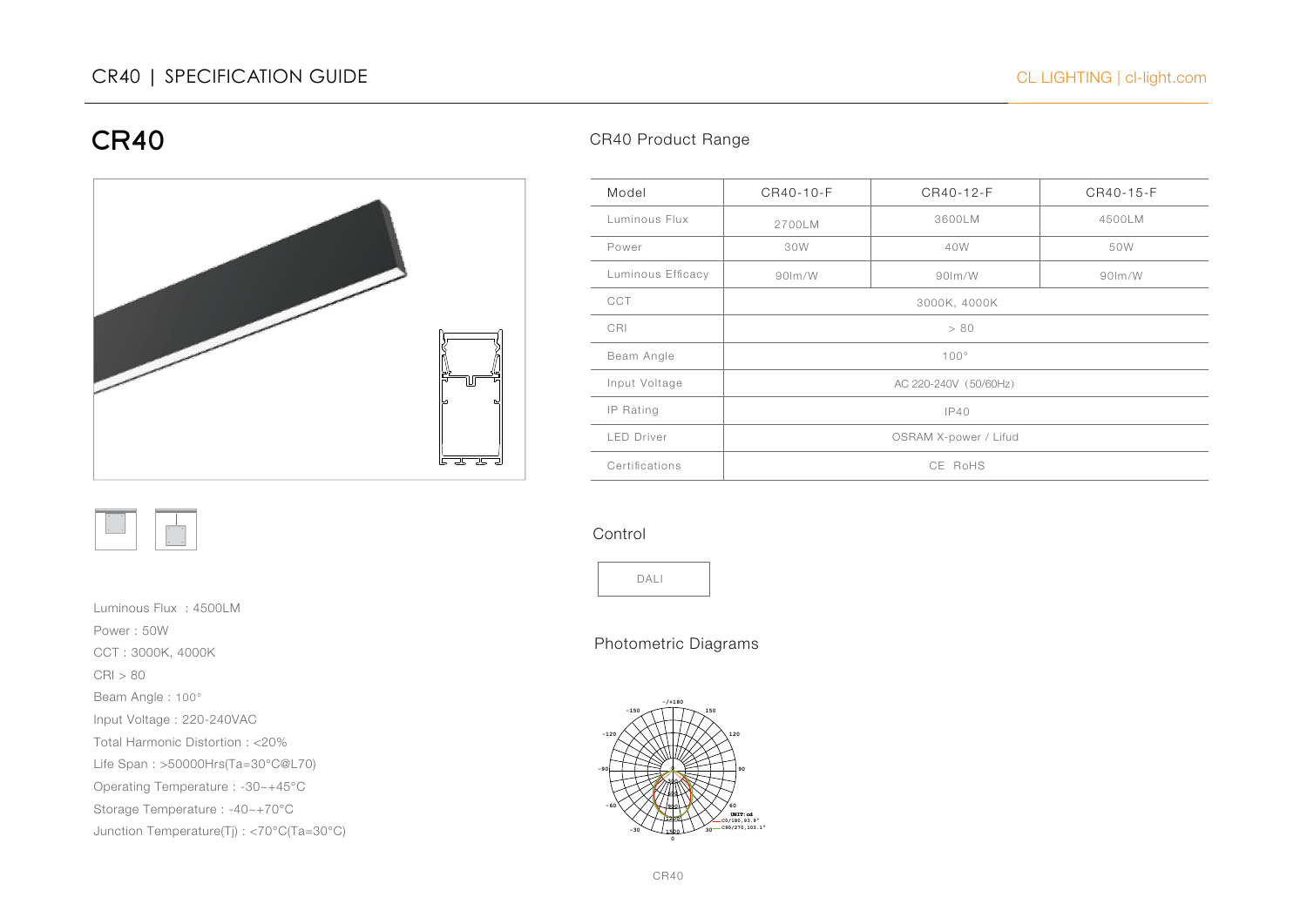



Luminous Flux : 2600LM Power : 40W CCT : 3000K, 4000K CRI > Ra80 Beam Angle : 10° 24° 36° 48° Input Voltage : 220-240VAC Total Harmonic Distortion : <20% Life Span : >50000Hrs(Ta=30°C@L70) Operating Temperature : -30~+45°C Storage Temperature : -40~+70°C

Junction Temperature(Tj) : <70°C(Ta=30°C)

### CR40 Product Range

| Model             | CR40-10-2C               | CR40-12-3C | CR40-15-4C |
|-------------------|--------------------------|------------|------------|
| Luminous Flux     | 1300LM                   | 1950LM     | 2600LM     |
| Power             | 20W                      | 30W        | 40W        |
| Luminous Efficacy | 65lm/W                   | 65lm/W     | 65 lm/W    |
| CCT               | 3000K, 4000K             |            |            |
| CRI               | > 80                     |            |            |
| Beam Angle        | $10^{\circ}$ 24° 36° 48° |            |            |
| Input Voltage     | AC 220-240V (50/60Hz)    |            |            |
| IP Rating         | IP40                     |            |            |
| <b>LED Driver</b> | OSRAM X-power / Lifud    |            |            |
| Certifications    | CE RoHS                  |            |            |

### Control



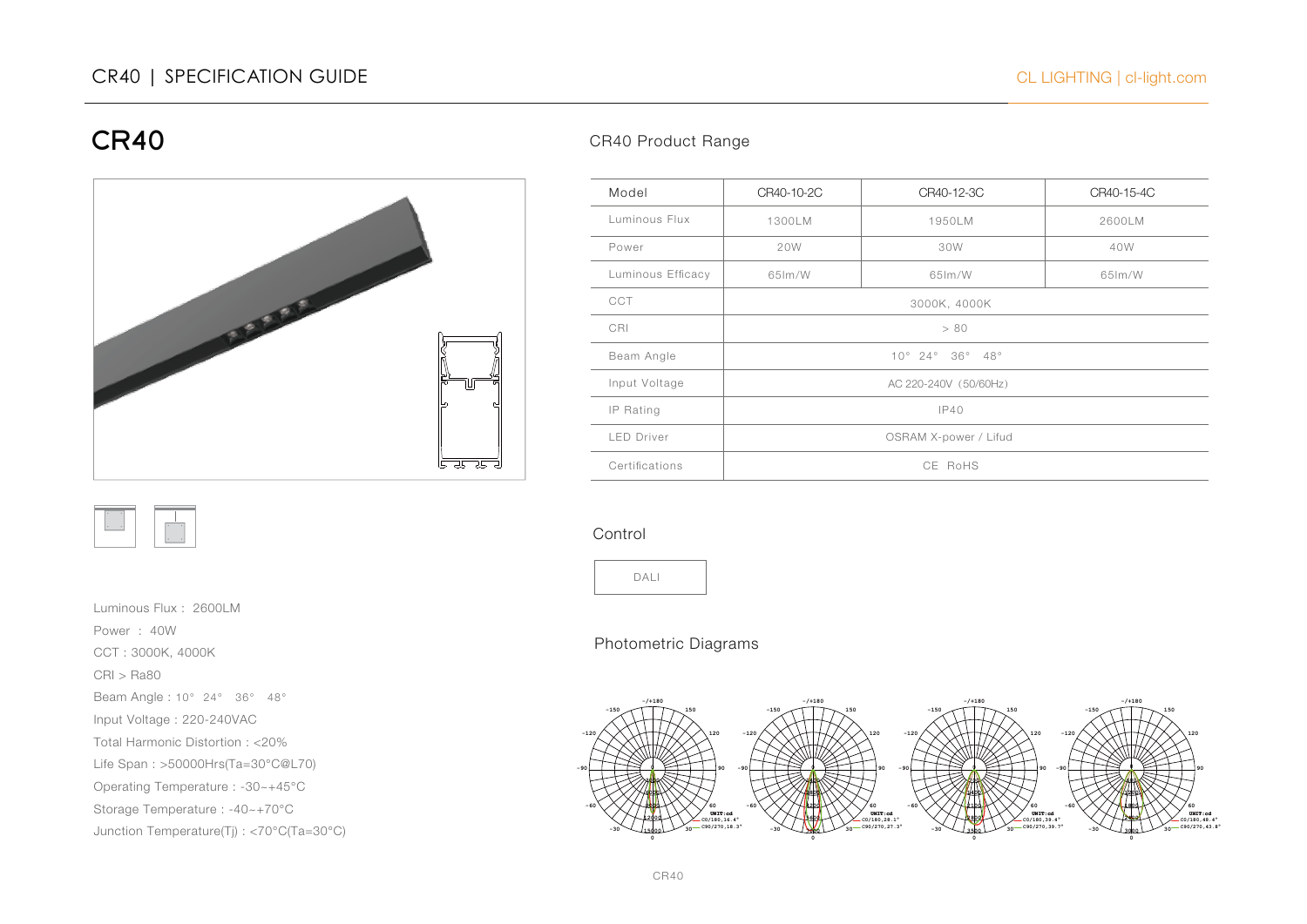



Luminous Flux: 2600LM Power : 40W CCT : 3000K, 4000K CRI > 80 Beam Angle : 10° 24° 36° 48° +100° Input Voltage : 220-240VAC Total Harmonic Distortion : <20% Life Span : >50000Hrs(Ta=30°C@L70) Operating Temperature : -30~+45°C Storage Temperature : -40~+70°C Junction Temperature(Tj) : <70°C(Ta=30°C)

## CR40 Product Range

| Model             | CR40-10-1F                     | CR40-12-1F | CR40-15-1F |
|-------------------|--------------------------------|------------|------------|
| Luminous Flux     | 650/1300LM                     | 650/1950LM | 650/2600LM |
| Power             | 10W/20W                        | 10/30W     | 10/40W     |
| Luminous Efficacy | 65 lm/W                        | 65lm/W     | 65 lm/W    |
| <b>CCT</b>        | 3000K, 4000K                   |            |            |
| CRI               | > 80                           |            |            |
| Beam Angle        | $10^{\circ}$ 24° 36° 48° +100° |            |            |
| Input Voltage     | AC 220-240V (50/60Hz)          |            |            |
| IP Rating         | IP40                           |            |            |
| <b>LED Driver</b> | OSRAM X-power / Lifud          |            |            |
| Certifications    | CE RoHS                        |            |            |

### Control